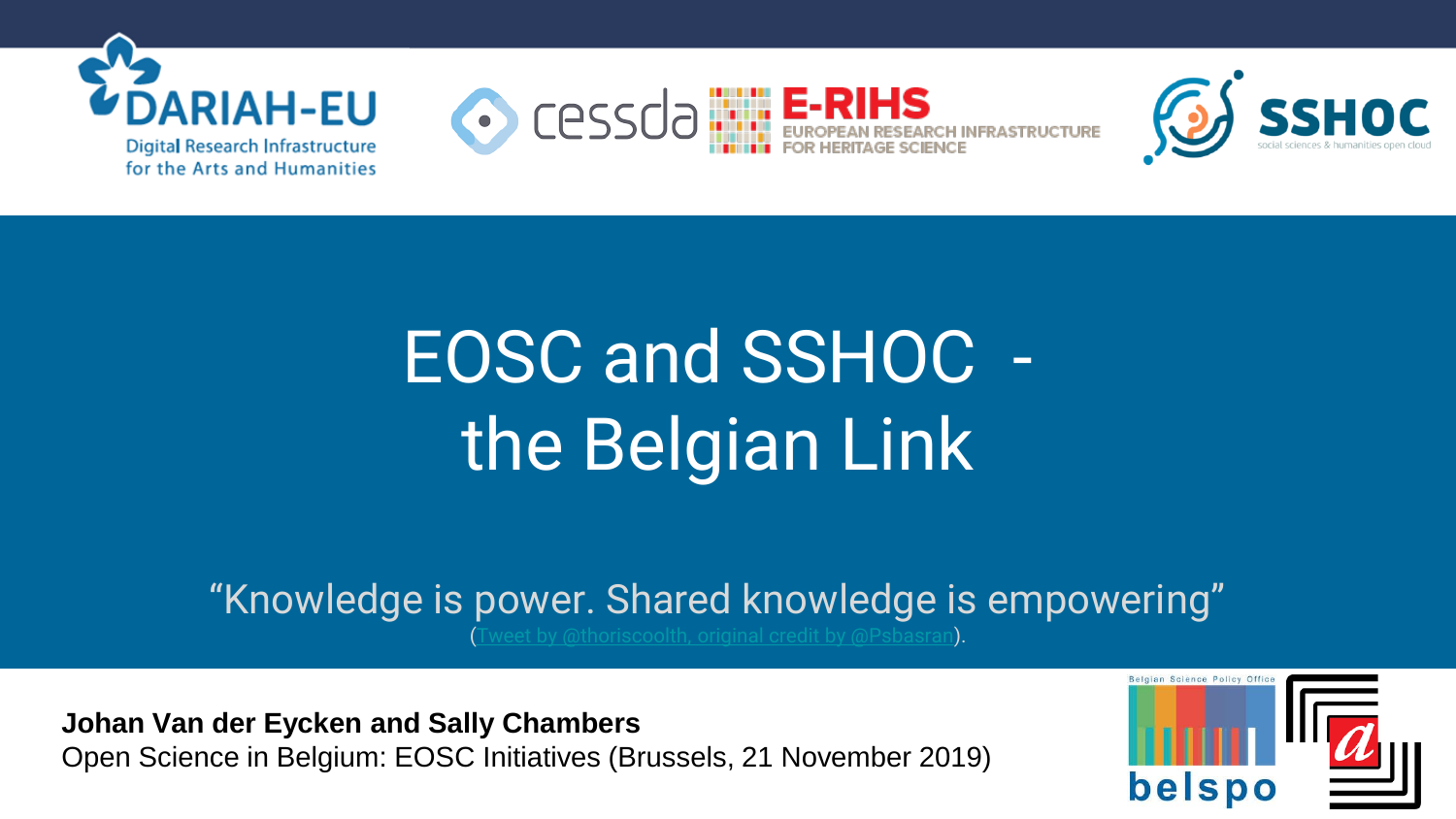



Horizon 2020 **European Union Funding** for Research & Innovation

**Type of action & funding: Research and Innovation action** (INFRAEOSC-04-2018)



- creating the social sciences and humanities **(SSH)** part of European Open Science Cloud **(EOSC)**
- maximising **re-use** through **Open Science** and **FAIR** principles (standards, common catalogue, access control, semantic techniques, training)
- interconnecting existing and new infrastructures (clustered cloud infrastructure)
- This project is funded from the EU Horizon 2020 Research and Innovation Programme (2014-2020) under Grant Agreement No. 82378227822782 • establishing appropriate **governance model** for SSH-EOSC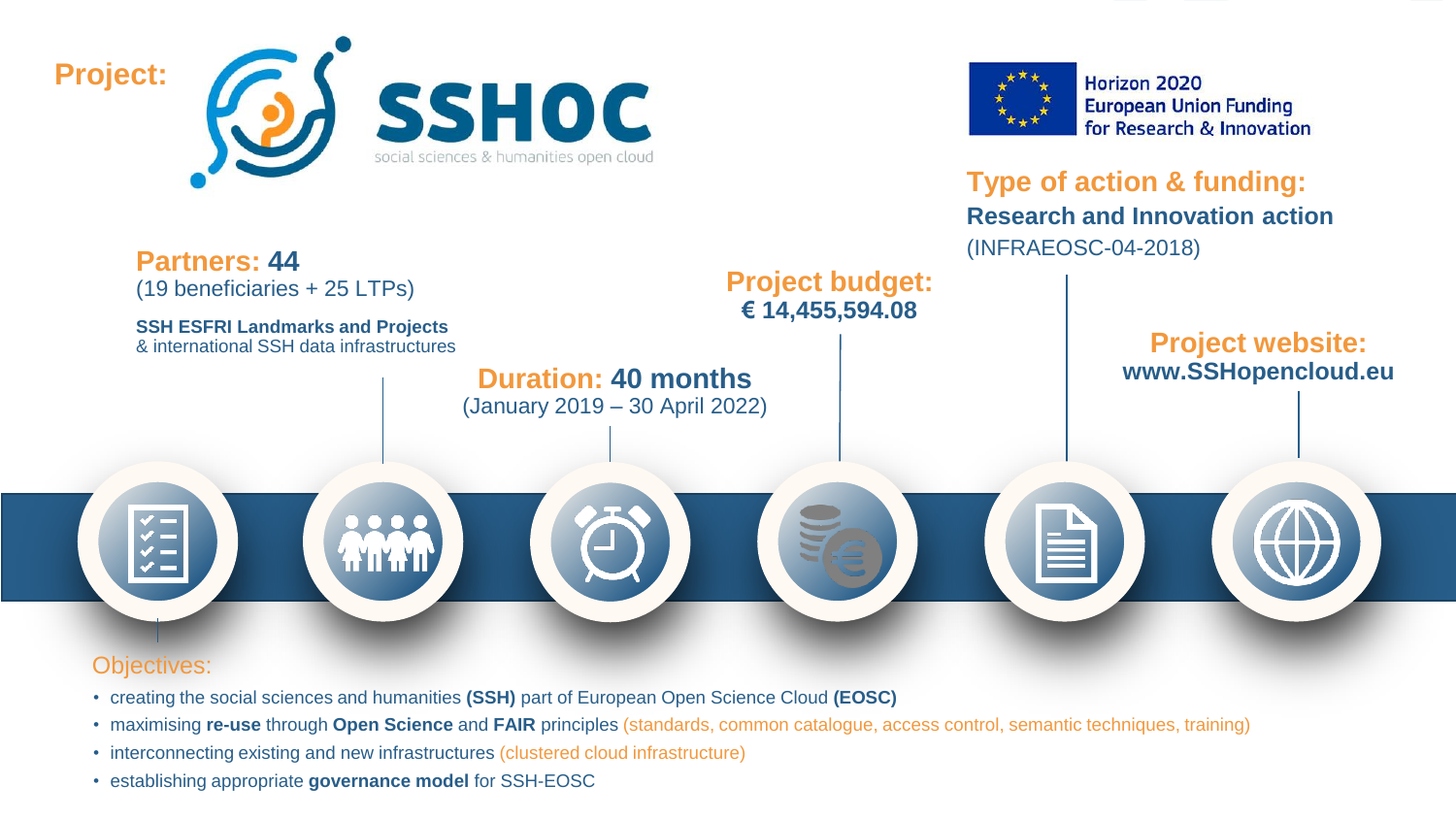# Expected impact of SSHOC



The Social Sciences and Humanities are seamlessly integrated in the European Open Science Cloud

| $\overline{}$<br>Ŧ | ÷ |  | المستور |  |
|--------------------|---|--|---------|--|

EU-wide availability of high quality "cloud ready" SSH tools and high quality SSH data



EU-wide availability of trusted and secure access mechanisms for SSH data, conforming to EU legal requirements

| ۰, |
|----|

State of the art Research Infrastructure in several pilot domains advanced trough dedicated SSH data pilots cluster projects

Maximising reuse through Open Science and FAIR principles (standards, common catalogue, access control, semantic techniques, training)



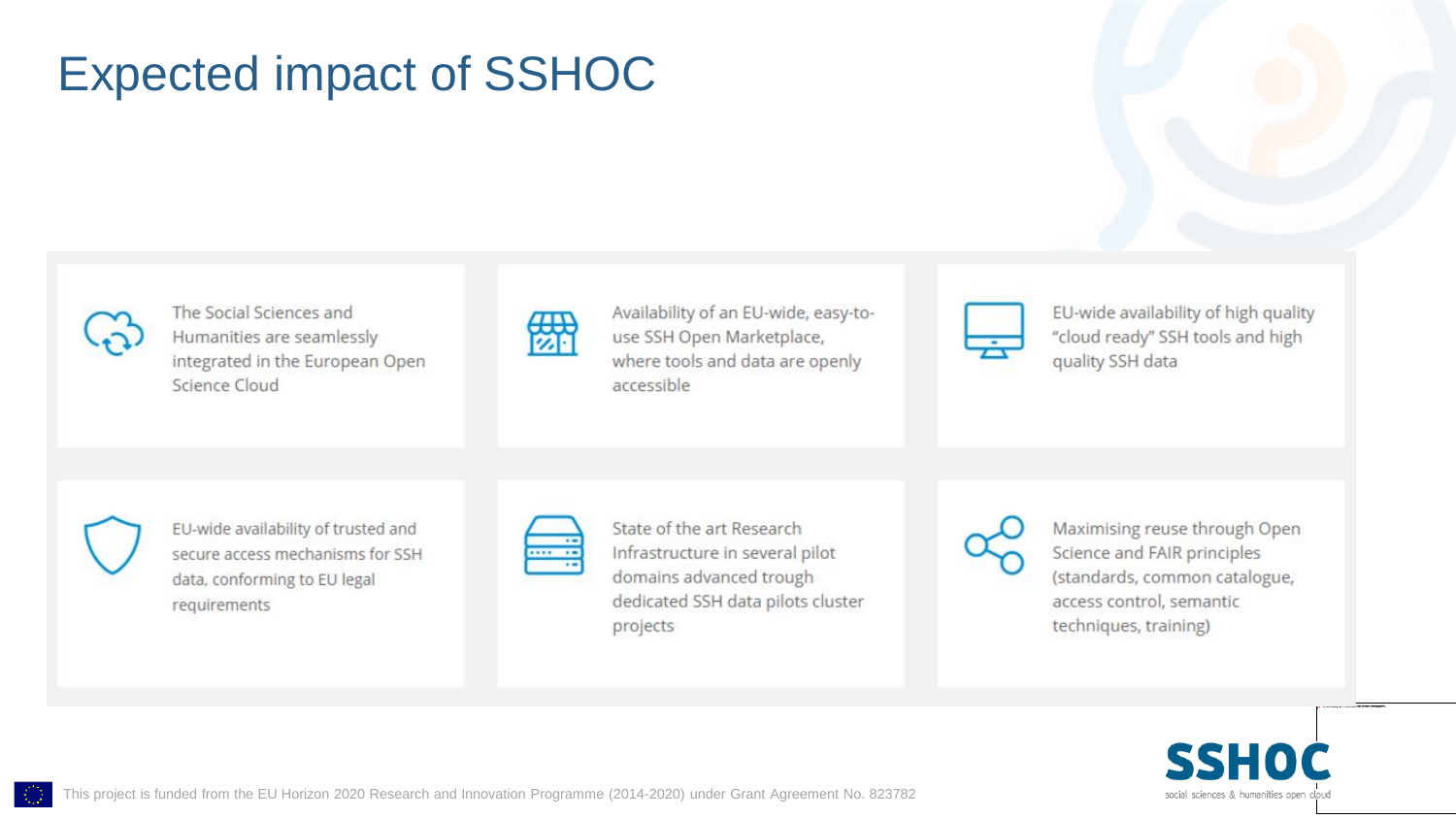

ESERI

#### **Digital Research Infrastructure** for the Arts and Humanities

#### andmarks + projects European<br>Social cessda **LOARIAH-EU** SHARE **ELE-RIHS**  $\mathcal{L}$

**DARIAH-EU (Digital Research Infrastructure for the Arts and Humanities) has several** initiatives to support and stimulate Open Science

**Belgium is indirectly involved in SSHOC and EOSC via** 

○ Open Science is part of the DARIAH Strategic Plan 2019- 2026: [https://www.dariah.eu/wp-content/uploads/2019/08/Strategic-](https://www.dariah.eu/wp-content/uploads/2019/08/Strategic-Plan_2019-2026.pdf)[Plan\\_2019-2026.pdf](https://www.dariah.eu/wp-content/uploads/2019/08/Strategic-Plan_2019-2026.pdf)

**ESFRI related projects**

- DARIAH's Open Science pages: <https://www.dariah.eu/activities/open-science/>
- Parthenos Training Suite, e.g. Manage, Improve and Open up your Research Data: [http://training.parthenos](http://training.parthenos-project.eu/sample-page/manage-improve-and-open-up-your-research-and-data/)[project.eu/sample-page/manage-improve-and-open-up-your](http://training.parthenos-project.eu/sample-page/manage-improve-and-open-up-your-research-and-data/)[research-and-data/](http://training.parthenos-project.eu/sample-page/manage-improve-and-open-up-your-research-and-data/)
- Data Deposit Recommendation Service (DDRS): [https://ddrs](https://ddrs-dev.dariah.eu/ddrs/)[dev.dariah.eu/ddrs/](https://ddrs-dev.dariah.eu/ddrs/)

See also: Barbot Laure. (2019, October). Discovering tools and services: the SSH Open Marketplace. Zenodo.<http://doi.org/10.5281/zenodo.3540739>)

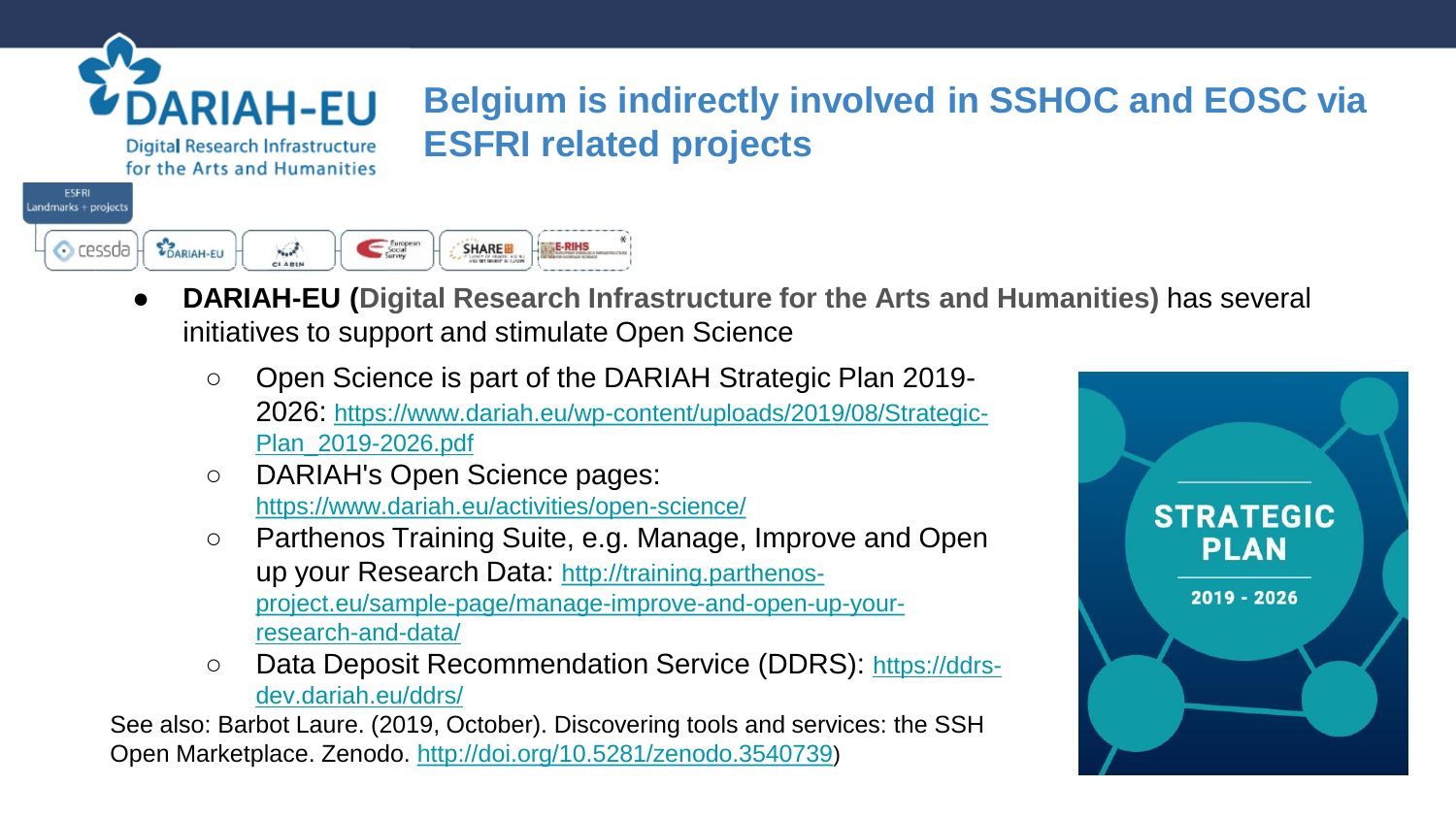

## **DARIAH-BE (and CLARIN-VL)**

● **CLARIAH-VL: Open Humanities Service Infrastructure** (funded by FWO, lead by

UGent), (<https://www.ghentcdh.ugent.be/content/opening-humanities-infrastructural-opportunity>)

- To help prepare arts and humanities researchers in Flanders and Belgium for participation in initiatives such as the European Open Science Cloud (EOSC)
- WP focussing on access and use of the services of the Flemish Supercomputer Centre (VSC) by arts, humanities and social science researchers

#### ● **DARIAH-FED**



belspo

- BISHOPS Belgian Infrastructure for Social Sciences and Humanities Open Science project (funded by BELSPO, lead by the State Archives)
	- Infrastructure supporting collect, description, preservation and reuse of digital research data
	- In the first instance for social sciences and humanities data of the involved Federal Scientific Institutions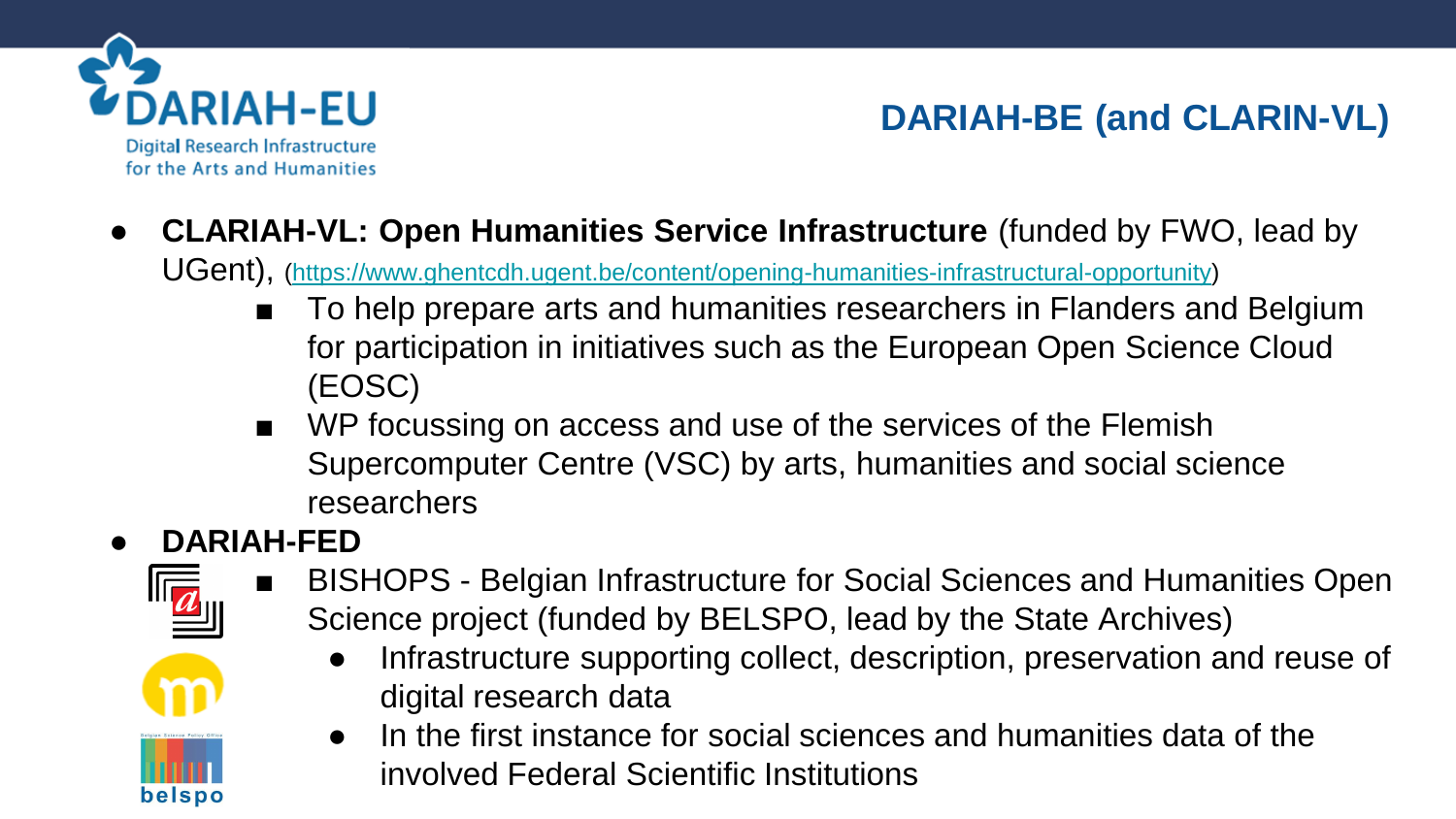

### **CESSDA (Consortium of European Social Science Data Archives)**

- **SODA-project** (funded by BELSPO, lead by the State Archives)
	- Infrastructure is operational in 2020
	- Applied for the *CoreTrustSeal* to achieve compliance with CESSDA requirements (supported by CESSDA Trust Working Group)
	- Contains amongst others datasets of:
		- Belgian Archives for the Social Sciences (BASS)
		- National Institute of Criminalistics and Criminology
	- Integration with BISHOPS is foreseen

<https://sodabelgianproject.wixsite.com/sodaproject>

<http://arch.arch.be/index.php?l=en&m=our-projects&pr=the-soda-project-a-data-archive-for-social-sciences> <https://www.cessda.eu/News-Events/News/CESSDA/SODA-A-roadmap-towards-a-Belgian-data-archive-in-2020>

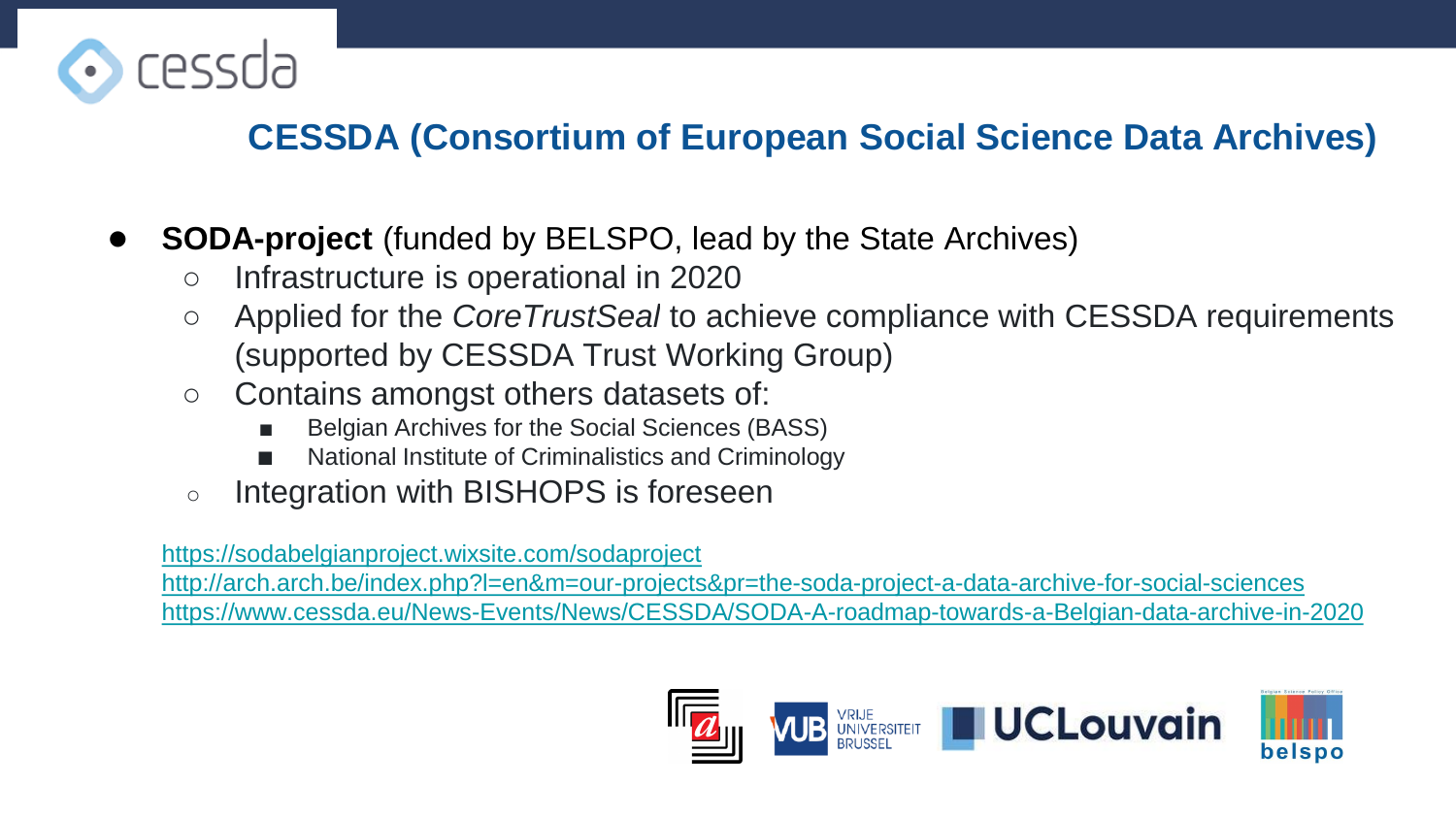

#### **E-RIHS (European Research Infrastructure for Heritage Science)**

- **HESCIDA (Heritage Science Data Archive) Project** (2019-2022) (Funded by Belspo, lead by KIK-IRPA)
	- To collect and share the multitude of heterogeneous information
	- To integrate the existing systems (e.g. BALAT, Belgian Art Links and Tools)
	- To deliver integrated access to expertise, data and technologies through a standardised approach

Royal Institute for Cultural Heritage:<http://www.kikirpa.be/EN/>